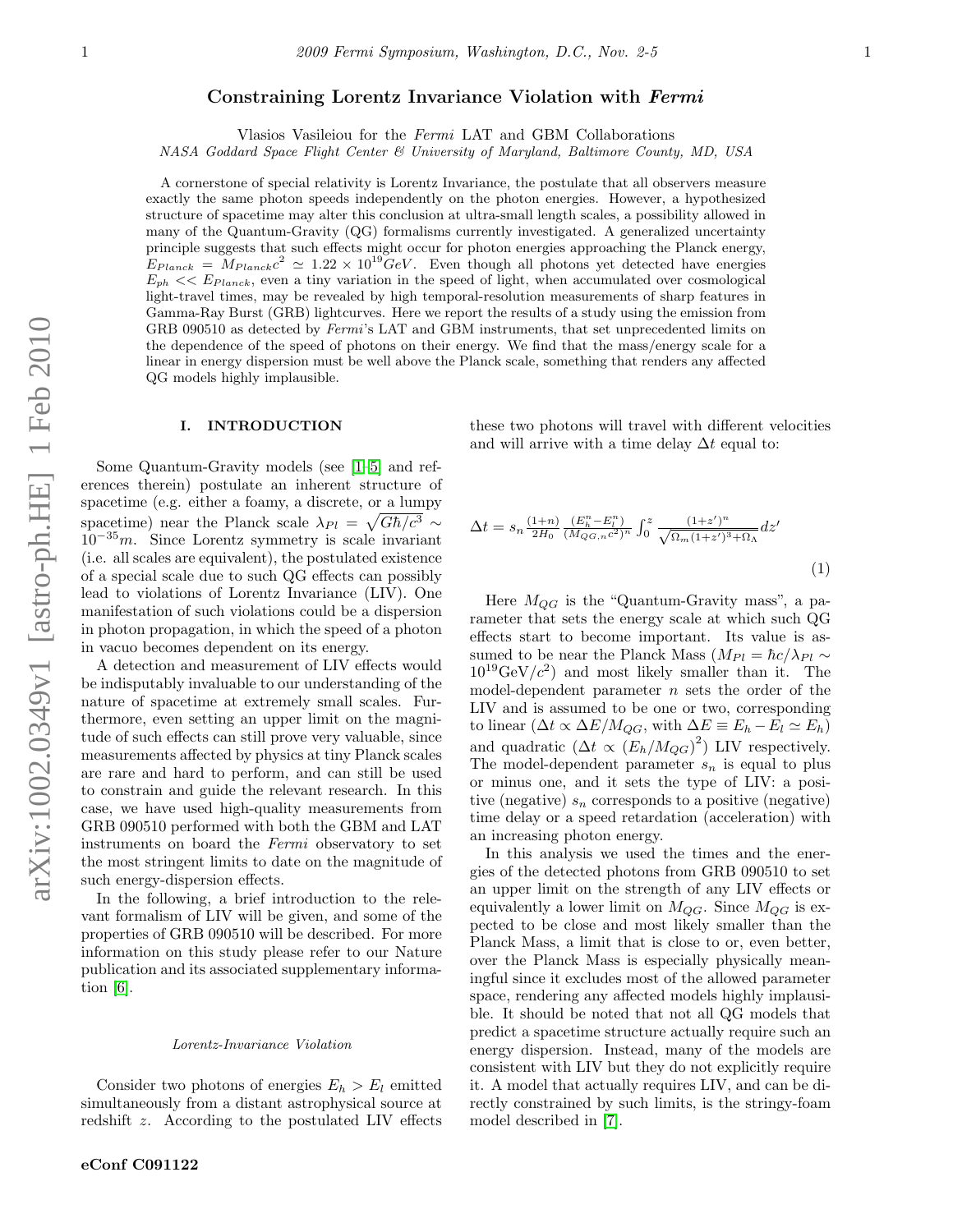## GRB 090510

Because of their short duration (typically with short substructure in the form of a series of narrow spikes) and cosmological distances, GRBs are well-suited for constraining LIV. In this study, we used measurements on the bright and short GRB 090510, which triggered both the LAT and GBM on May 10th 2009 at 00:22:59.97 UT (hereafter all times are measured relative to this trigger time). Ground-based optical follow-up spectroscopic data [\[8\]](#page-4-4), taken 3.5 days later, exhibited prominent emission lines at a common redshift of  $z = 0.903 \pm 0.003$ . The GBM light curve (figures [III](#page-3-0) b,c;  $8 \text{ keV} - 40 \text{MeV}$ ) consisted of 7 main pulses. After the first dim short spike near trigger-time (hereafter called the "precursor"), the flux went down to background levels. The main emission as detected by the GBM started at 0.53s and lasted for  $\leq 0.5$ s. On the other hand, the main emission as detected by the LAT (figures [III](#page-3-0) a, d–f; E $\gtrsim$ 20MeV) started after the main GBM emission (0.65s vs 0.52s) and also extended to a significantly longer time scale (than the GBM emission) of about 200s. The emission detected by the LAT extended to an energy of about 31GeV, which is the highest energy ever detected from a short GRB. The fact that this 31GeV photon was detected shortly after the beginning of the burst (∼0.8s), and the fact that the LAT-detected emission exhibited a series of very narrow spikes (up to few tens of ms width) that extended to high  $($  > tens of MeV) energies, allowed us to set stringent limits on the Quantum-Gravity mass. We used two independent methods to set these limits, described in the following section.

## II. LOWER LIMITS ON THE QUANTUM-GRAVITY MASS

### A. Using the arrival time of a single photon

According to equation [1,](#page-0-0) if we knew the LIVinduced time delay  $(\Delta t)$  between two photons of energies  $E_h > E_l$ , then we should be able to make a measurement on  $M_{QG}$  (for some model dependent parameters  $s_n$  and n, and for a known measured z). However, this time delay cannot be measured because we do not know the exact emission times and because we cannot safely assume that the two photons were emitted from the same location (hence assume that there were no extra propagation delays due to non co-location). However, what we can do is to first assume that the higher-energy (HE) photon was emitted some time during a lower-energy (LE) emission episode (which starts from time  $t_{start}$  and extends up to at least the HE-photon detection time  $t_{HE}$ ), then calculate a maximum time delay for the HE photon as  $\Delta t_{max} = t_{HE} - t_{start},$  and finally calculate using equation [1](#page-0-0) a lower limit on the Quantum-Gravity mass.

Since the end time of the lower-energy emission episode cannot be safely assumed, the method mentioned above only works to constrain *positive* time delays  $(s_n = +1)$ . Also, this method is still valid even if the HE photon and the majority of the photons comprising the associated LE-emission episode are not emitted from the same exact location. Specifically, it only requires that there should be at least one LE photon that was emitted from the same location as the HE photon and was detected during the lower-energy emission episode, something that is generally safe to assume. Lastly, this method is only very weakly sensitive to any possible spectral lags occurring intrinsically at the GRB. Such lags have not been observed in short GRBs: they have been observed only in sub-MeV energies (and not in the higher-energy range of interest here), and even when they are observed (i.e. in long GRBs), they are of the order of a typical spike width (few tens of ms), which is considerably smaller than the time delays typically used in this analysis. As it will be shown, spectral lags, if they are actually present in GRB 090510, would have a negligible effect on our main results and would certainly not affect the conclusion of this study.

Setting stringent limits on the Quantum-Gravity mass requires an as-high-as-possible  $E_h$  ( $E_h$  usually  $\gg E_l$  so  $E_h - E_l \simeq E_h$ ) and an-as small-as-possible  $\Delta t$ . For GRB 090510, we used the highest-energy photon detected (31GeV) for settings such limits. Even if another lower-energy photon corresponded to a more stringent limit, to be conservative, we only used the 31GeV photon since its larger time delay makes it less sensitive to uncertainties in the choice of  $t_{start}$  and to any intrinsic spectral lags. Furthermore, its higher energy renders it less probable of being a background event than an alternative lower-energy candidate. In the following calculations, again to be conservative, we used values for the GRB's redshift and for the 31GeV photon's energy reduced by one standard deviation.

The 31GeV photon had a reconstructed energy of  $30.53_{27.97}^{36.32}$ GeV (1 $\sigma$  confidence intervals), it was detected 0.829s post-trigger, and it coincided with one of the GBM pulses. Very thorough analyses confirmed this event to be a real photon (instead of a background cosmic ray) associated with this GRB (e.g. from the diffuse galactic or extra-galactic emission). The properties of its associated event (absence of energy deposition in the anti-coincidence detector, the signature of an electromagnetic shower in the instrument, etc.) and the results from our event classification algorithms strongly supported its gamma-ray nature. Furthermore, its strong temporal (detected during the prompt emission) and directional (less than one PSF from the reconstructed by Swift direction) coincidence with the GRB supported its association with this source. And independently of these consider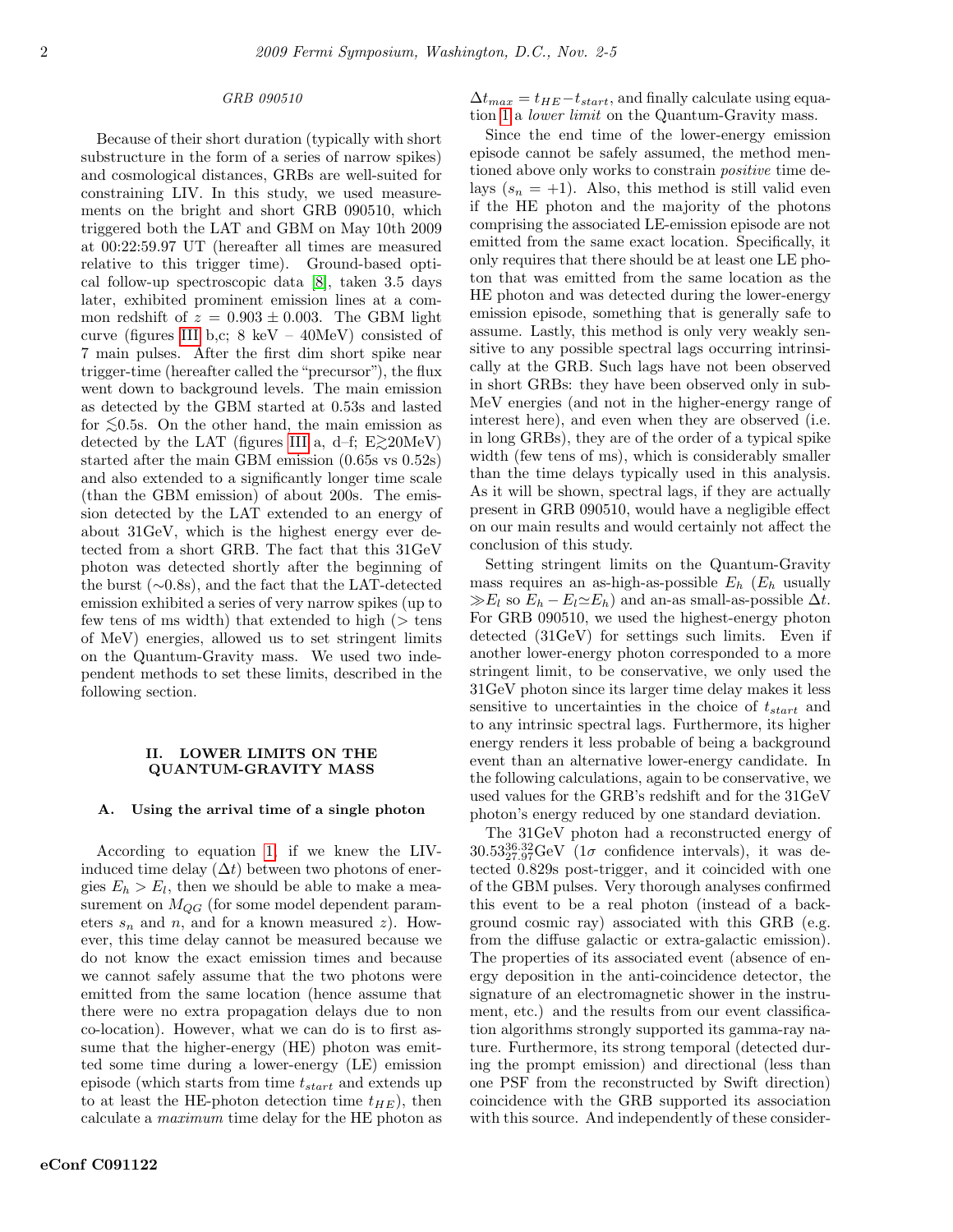ations, simple analysis regarding the rate of expected background events (both cosmic- and gamma-rays) resulted in a probability of less than  $\sim 10^{-7}$  (> 5 $\sigma$ ) of the background producing such an event.

The most conservative and of very high confidence assumption that can be made regarding the possible emission time of the 31GeV photon was that it was not emitted before the beginning of the precursor (30ms before the trigger). For such an assumption,  $\Delta t = 0.829 + 0.03 = 0.859s$  and the associated lower limit on the QG mass for linear energy dispersion  $(n = 1)$  is  $M_{QG,1} \gtrsim 1.19 \times M_{Planck}$ . An illustration that corresponds to this choice of  $t_{start}$  is shown in sub-figure [IIIa](#page-3-0) with the black solid  $(n=1)$ and dashed (n=2) lines. It should be noted that the validity of this assumption depends on the absence of a second undetected precursor before the detected one. Even though the Fermi LAT and GBM did not show evidence of any such second precursor, and even though no such two-precursor short GRBs have been detected, the existence of a second precursor starting at time  $t_{pre,2}$  before the start of the first detected precursor  $t_{pre,1} = -0.03s$  would decrease this most conservative limit by a factor of  $\frac{t_{HE}-t_{pre,2}}{t_{HE}-t_{stqrt}}$ . The presence of any intrinsic spectral lags would correspond to a similar change in the limits. A negative spectral lag of  $t_{lag} \sim 0.01s$  (in which the 31 GeV photon was emitted  $t_{lag}$  time before the lower-energy associated events) would correspond to a decrease of our lower limit by a factor of  $\frac{\Delta t + t_{lag}}{\Delta t} \simeq 1$  since here  $t_{lag} \ll \Delta t$ .

Our most conservative limit, described above, can be improved by considering that it is actually very likely that the 31GeV photon is associated with only the main emission starting at  $t_{start} = 0.53s$  instead of with the whole burst (i.e. assumming that the 31GeV photon is far more likely to have been emitted during the main emission episode instead someting before it). This assumption is strongly supported by the fact that the 31GeV photon is expected to be emitted together with other lower-energy (sub MeV or MeV) photons that do not suffer from LIV delays and therefore mark its emission time. Using this assumption for the relevant emission time, the maximum time delay for the 31GeV photon becomes considerably smaller and our limits significantly stronger  $M_{QG,1} \gtrsim 3.42 \times M_{Planck}$ . Similarly, we can make somewhat less conservative assumptions regarding the lower-energy emission interval and associate the 31GeV photon with the start of the >100MeV emission or the start of the >1GeV emission, yielding stronger limits, yet with less confidence. Such limits correspond to smaller time delays, therefore they are relatively more sensitive to uncertainties in the choice of  $t_{start}$  (because of now having to choose  $t_{start}$  based on fewer photons) and to any possible intrinsic spectral lags. The results from all possible associations are shown in table I. As above, these limits are illustrated in sub-figure [IIIa](#page-3-0).

It should be noted that all the results of this method yield strong limits on  $M_{QG}$  for linear LIV  $n = 1$ , while they give considerably less constraining limits for the quadratic case. Also, as mentioned before, the above results are for the case of speed retardation  $s_n = +1$ since we cannot safely assume the latest emission time the 31GeV photon was emitted.

Finally, we note that the 31GeV photon arrives near the peak of a very bright and narrow spike in the soft gamma-ray lightcurve, which has a width of ∼10–20 ms (see figure [III\)](#page-3-0). Such an association is not secure since the 31GeV photon could have landed over the spike just by chance. However, just as an idea regarding the magnitude of the limits that could be attainable provided such an association was secure, we calculate a significantly higher limit of  $M_{QG,1} \gtrsim$  $102\times M_{Planck}$  for both speed retardation and acceleration  $s_n = \pm 1$  (since now we can constrain both the earliest and latest possible emission time of the 31GeV photon). Similarly, a weaker but independent and somewhat more robust limit on a possible negative time delay (which constrains the superluminal case,  $s_n = -1$ ) may be obtained from the ∼0.75GeV photon that is observed during the precursor. This photon has a high probability of being from GRB 090510 (a chance probability of the background producing such a photon of  $\sim$ 1.2×10<sup>-6</sup> corresponding to  $\sim 4.6\sigma$ , and the 1 $\sigma$  confidence interval for its energy is 693.6–854.4MeV. For the case of speed acceleration  $(s_n = -1)$ , we can calculate an maximum time delay of ∆t<19ms and a limit of  $M_{QG,1} \gtrsim 1.33 \times M_{Planck}$  (using again a reduced-byone-standard-deviation photon energy in the calculation). These two associations with an individual spike are shown in figure [IIIa](#page-3-0) with the vertical dashed bands and in table I.

#### B. Using the DisCan method

An alternative method was also used for constraining any linear in energy LIV effects. This method, called DisCan [\[9\]](#page-4-5) (Dispersion Cancellation), extracts dispersion information from all the LAT-detected photons ( $\sim$ 30 MeV –  $\sim$ 30 GeV) and does not involve binning in time or energy. It is based on the fact that any QG-induced time delays would be expected to smear the spiky structure of the lightcurve. The Dis-Can method applies different trial spectral lags (time delays that are inversely proportional to the energy) to the lightcurve until it finds the one that maximizes a measure of its "sharpness". The trial spectral lag that accomplishes this is equal and opposite in sign to the sum of any QG-induced and intrinsic-to-the-GRB spectral lags.

The DisCan method was applied using the photons detected by the LAT during the interval 0.5-1.5s posttrigger, the burst interval with the most intense emis-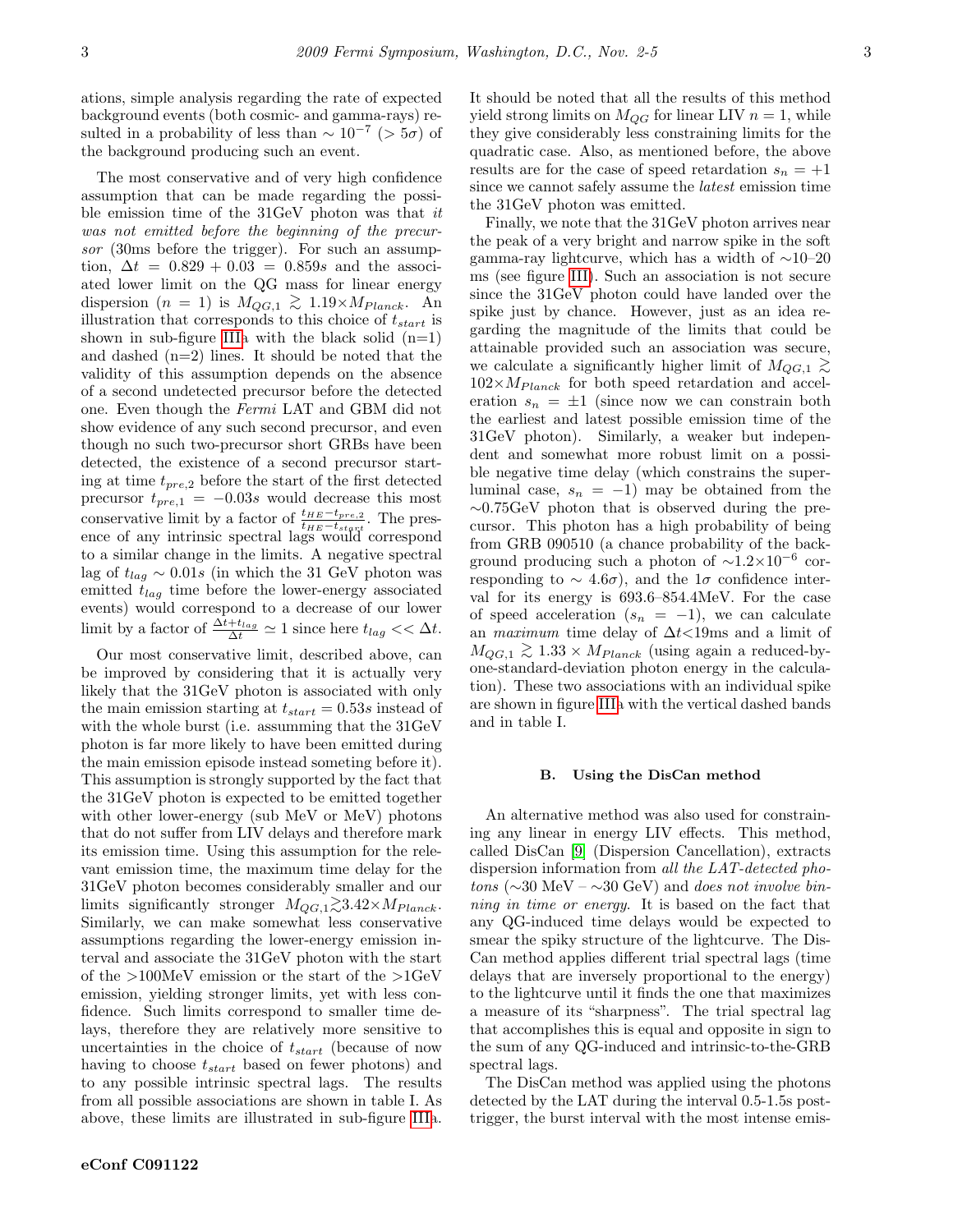

<span id="page-3-1"></span>FIG. 1: The value of the cost function (Shannon Information) versus the trial spectral lag value  $(\theta)$ . The best value of  $\theta$ , equal to zero, is annotated, and shown as a vertical solid line. The two dashed vertical lines left and right of the best value represent the  $\theta$  values which are 100 times less probable  $(-18 \text{ and } +2 \text{ ms}/\text{GeV}$  respectively) than the best  $\theta$  value, for the given data set. Thus the contained interval between the two dashed lines is an approximate error region, but does not reflect statistical uncertainties.

sion. The results were not significantly sensitive to any variations on the stop times for the interval  $(\pm 0.25s)$ or the energy upper limits  $(1, 3 \& 100 \text{ GeV})$ . The sharpness of the lightcurve was measured by using a cost function: the "Shannon Information" (eq. 11 of [\[9\]](#page-4-5)). The value of this cost function is equal to the entropy (modulo a minus sign), and the difference of two values of the cost function are equal to the relative probability that one value is more likely for a given data set. Figure [1](#page-3-1) shows the value of this cost function versus the trial spectral lag value. The minimum value of the cost function (most probable value) is  $0^{+2}_{-18}$  ms/GeV. The errors here correspond to the trial spectral lag values that are 100 times less probable than the best value of 0ms/GeV, and are shown with the two vertical dashed lines in figure [1.](#page-3-1)

However, this result does not comprise a definite measurement of the spectral lag value; instead it is just one of the results that are compatible with the inherent uncertainties associated with our choice of time interval and energy range and with the limited statistics of the dataset. To estimate these uncertainties, a bootstrap analysis was performed, in which the Dis-Can method was applied to a randomized data set (a set produced by randomizing the association between the energies and times of the events). The reassignment destroyed any correlation with the energy, and therefore it removed any spectral lags. As a result, the application of this method to a randomized dataset should on average measure a spectral lag value that is equal to zero, while the width of the distribution of spectral lag values would be a measure of the statistical uncertainty of the measurement associated with our dataset. The results of the bootstrap analysis are



<span id="page-3-2"></span>FIG. 2: For the interval analyzed in Figure [1,](#page-3-1) to gauge uncertainty due to statistical variations we generated 100 realizations with the photon times randomized. This figure shows the distribution of the minimum trial spectral-lag value  $\theta_{min}$  for these 100 realizations. From this distribution, the 99%CL for  $\theta_{min}$  is 30ms/GeV.

shown in figure [2,](#page-3-2) which shows the distribution of the measured spectral lags for each of the 100 randomized datasets. The measured spectral lags lie within a value of  $\langle 30ms/GeV$  for 99% of the cases, and within a value of  $\langle 10 \rangle$  10  $\frac{mg}{GeV}$  for 90% of the cases.

The combined result from minimizing the cost function for the actual GRB 090510 dataset and from the bootstrap analysis on the randomized datasets is an upper limit on the energy dispersion equal to  $<30$  $\text{ms/GeV}$  or  $M_{QG} > 1.22 \times M_{Planck}$  for linear energy dispersion of either sign  $s_n = \pm 1$  at the 99% confidence level. This result is shown in table I, along with the results from the previous method. For reasons similar to those advanced in the previous subsection (improbability of intrinsic lags or fortuitous cancellation of quantum gravity and intrinsic dispersion) we take this result as an upper limit on LIV-induced dispersion (i.e. we ignore any possible intrinsic spectral lags).

#### <span id="page-3-0"></span>III. CONCLUSION

We have used high-quality measurements on GRB 090510 performed by the GBM and LAT instruments on board the Fermi spacecraft to constrain tiny variations on the speed of light in vacuo that are linear or quadratic to its energy. We used two independent methods to obtain conservative and unprecedented upper limits on the magnitude of such speed variations. Our limits  $(M_{QG,1} \gtrsim \text{few} \times M_{Planck})$  strongly disfavour any models predicting such linear-in-energy variations in the speed of light. Limits of such strength (over the Planck mass) are especially physically meaningful, since they exclude almost all of the allowed parameter space, rendering any affected models highly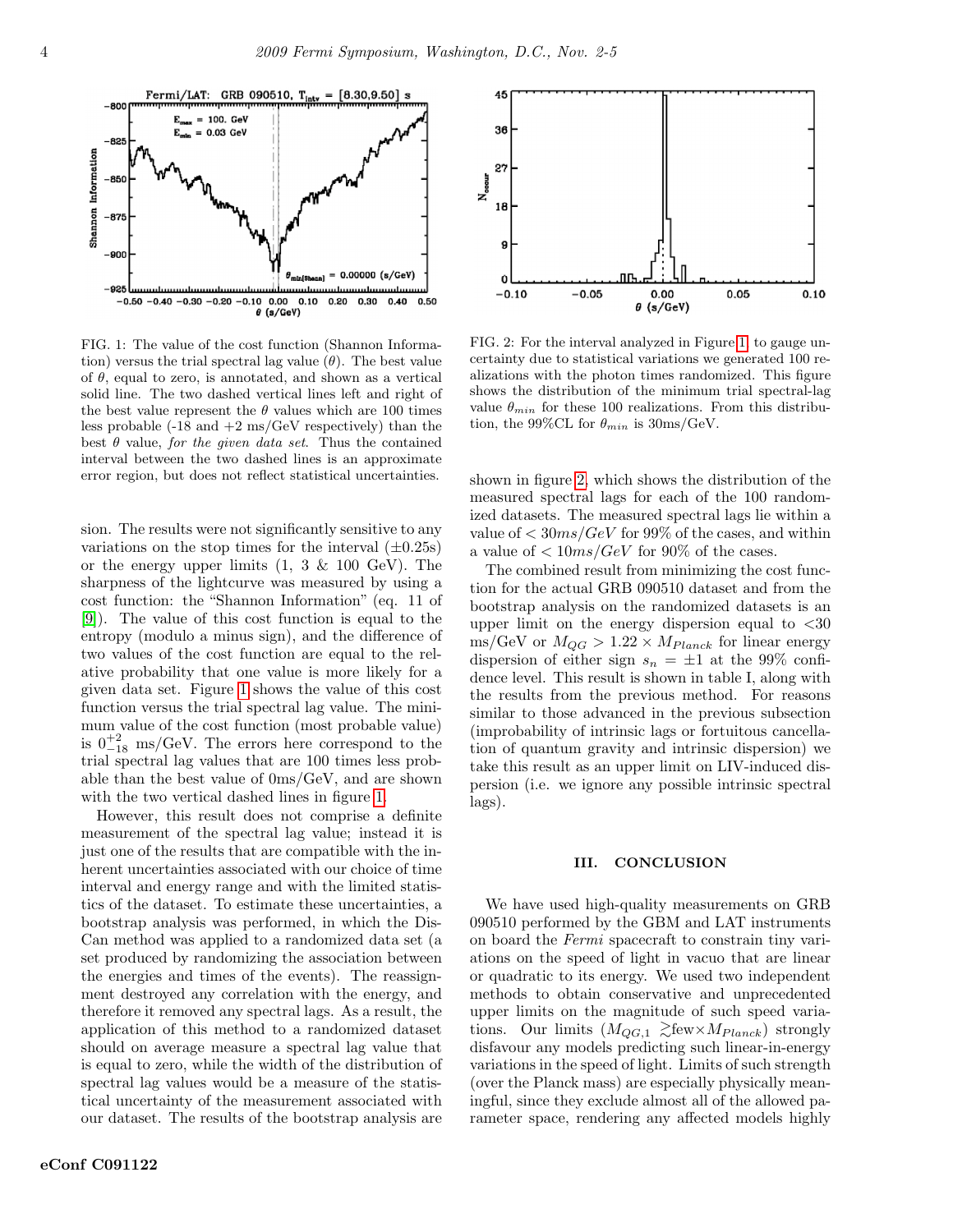|     | $t_{start}$ | Limit on $ \Delta t $                  | Reasoning for $t_{start}$ or method                                                                                               | $E_I$                    |         |           |                | Valid for $s_n$ Confidence Limit on $M_{QG,1}$ Limit on $M_{QG,2}$ |
|-----|-------------|----------------------------------------|-----------------------------------------------------------------------------------------------------------------------------------|--------------------------|---------|-----------|----------------|--------------------------------------------------------------------|
|     | (ms)        | (ms)                                   | used for setting the limits                                                                                                       | (MeV)                    |         |           | $(M_{Planck})$ | $(10^{10} GeV/c^2)$                                                |
| (a) | $-30$       | < 859                                  | start of any $\langle \text{MeV} \rangle$ emission                                                                                | 0.1                      | $+1$    | very high | >1.19          | > 2.99                                                             |
| (b) | 530         | < 299                                  | start of main <mev emission<="" td=""><td>0.1</td><td><math>+1</math></td><td>high</td><td>&gt; 3.42</td><td>&gt; 5.06</td></mev> | 0.1                      | $+1$    | high      | > 3.42         | > 5.06                                                             |
| (c) | 630         | < 199                                  | start of main $>0.1$ GeV emission                                                                                                 | 100                      | $+1$    | high      | > 5.12         | > 6.20                                                             |
| (d) | 730         | < 99                                   | start of main > 1 GeV emission                                                                                                    | 1000                     | $+1$    | medium    | >10.0          | > 8.79                                                             |
| (e) |             | < 10                                   | association with $<$ 1 MeV spike                                                                                                  | 0.1                      | $\pm 1$ | low       | >102           | >27.7                                                              |
| (f) |             | < 19                                   | if $0.75 \text{GeV}$ $\gamma$ -ray from 1st spike                                                                                 |                          | $-1$    | low       | >1.33          | > 0.54                                                             |
|     |             | $(g)$ $ \Delta t/\Delta E $ < 30ms/GeV | Lag analysis of all LAT photons                                                                                                   | $\overline{\phantom{0}}$ | $\pm 1$ | very high | >1.22          |                                                                    |

TABLE I: Lower limits on the Quantum-Gravity mass scale associated with possible Lorentz Invariance Violation, that we can place from the lack of time delay in the arrival of high-energy photons relative to low energy photons, from our observations of GRB 090510.

implausible. Any models predicting quadratic LIV are not significantly affected by our results. Our limits can be used to guide future research in Quantum Gravity and in general give insight on the nature of spacetime at minuscule Planck scales.

#### Acknowledgments

The Fermi LAT Collaboration acknowledges support from a number of agencies and institutes for both the development and the operation of the LAT as well as scientific data analysis. These include NASA and DOE in the United States, CEA/Irfu and IN2P3/CNRS in France, ASI and INFN in Italy, MEXT, KEK, and JAXA in Japan, and the K. A. Wallenberg Foundation, the Swedish Research Council and the National Space Board in Sweden. Additional support from INAF in Italy for science analysis during the operations phase is also gratefully acknowledged. The Fermi GBM Collaboration acknowledges the support of NASA in the United States and DRL in Germany.

- <span id="page-4-0"></span>[1] Amelino-Camelia, G. et al., Nature, 393, 763–765 (1998).
- [2] Mattingly, D., Living Rev. Relativity 8, 5–84 (2005).
- [3] Kostelecky, V. A. & Mewes, M., ApJ 689, L1–L4, (2008).
- [4] Stecker, F., [arXiv:0912.0500v](http://arxiv.org/abs/0912.0500)2 (2009)
- <span id="page-4-1"></span>[5] Amelino-Camelia, G. & Smolin, L., [arXiv:0906.3731](http://arxiv.org/abs/0906.3731) (2009).
- <span id="page-4-2"></span>[6] A. Abdo et al., Nature, 462, 331A (2009).
- <span id="page-4-3"></span>[7] Ellis J. et al,. Phys. Lett. B 665, 412(2008).
- <span id="page-4-4"></span>[8] Rau, A. et al. GRB 090510: VLT/FORS2 spectroscopic redshift. GCN Circ. 9353 (2009).
- <span id="page-4-5"></span>[9] Scargle, J. D., Norris, J. P. & Bonnell, J. T., ApJ 673, 972–980 (2008).